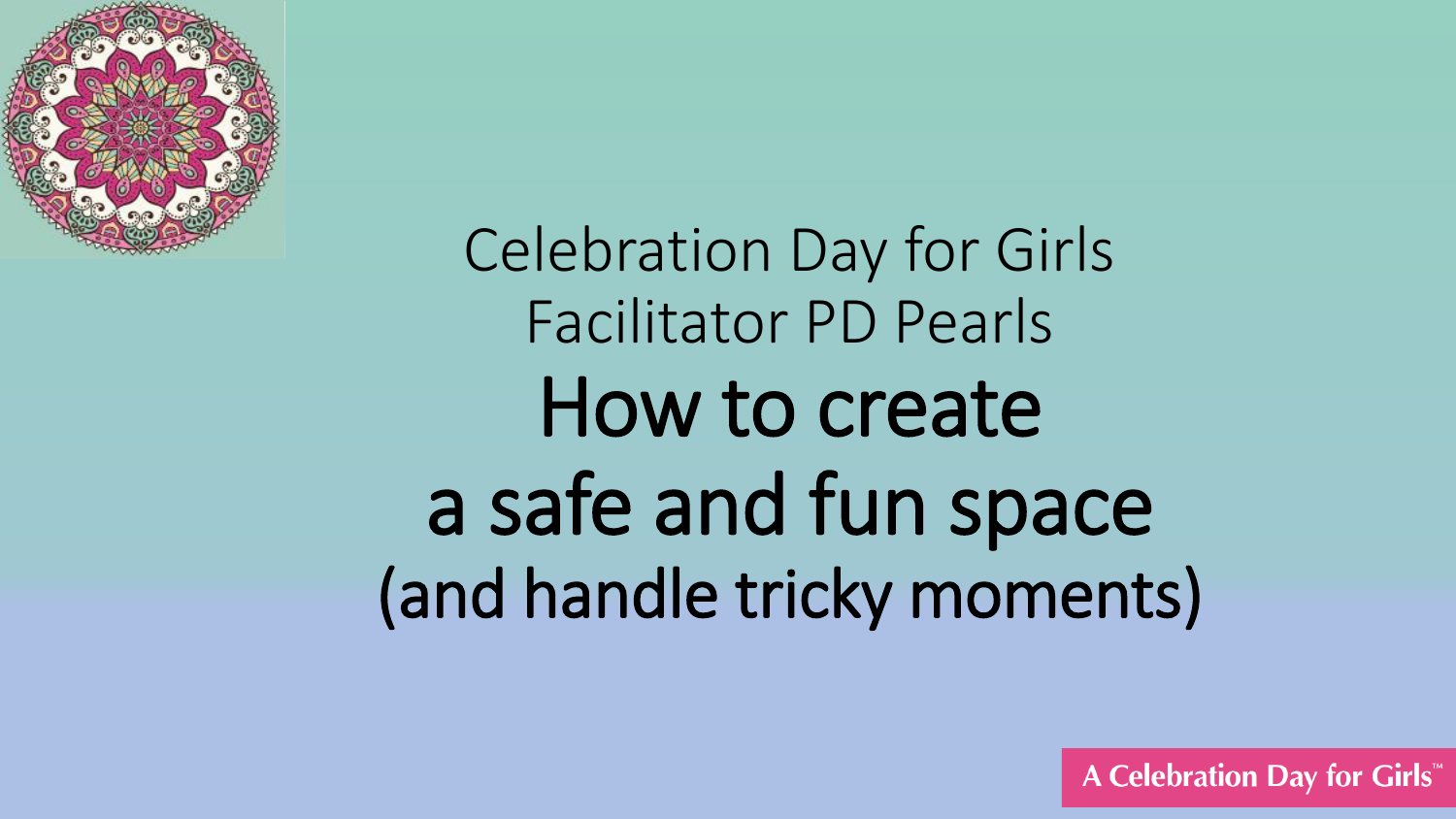

### **Overview**

Difference between facilitation and other stuff Handy facilitation skills (intro) Creating safety – processes and tips Practice facilitation skills with tricky moments Open questions and discussion

**A Celebration Day for C**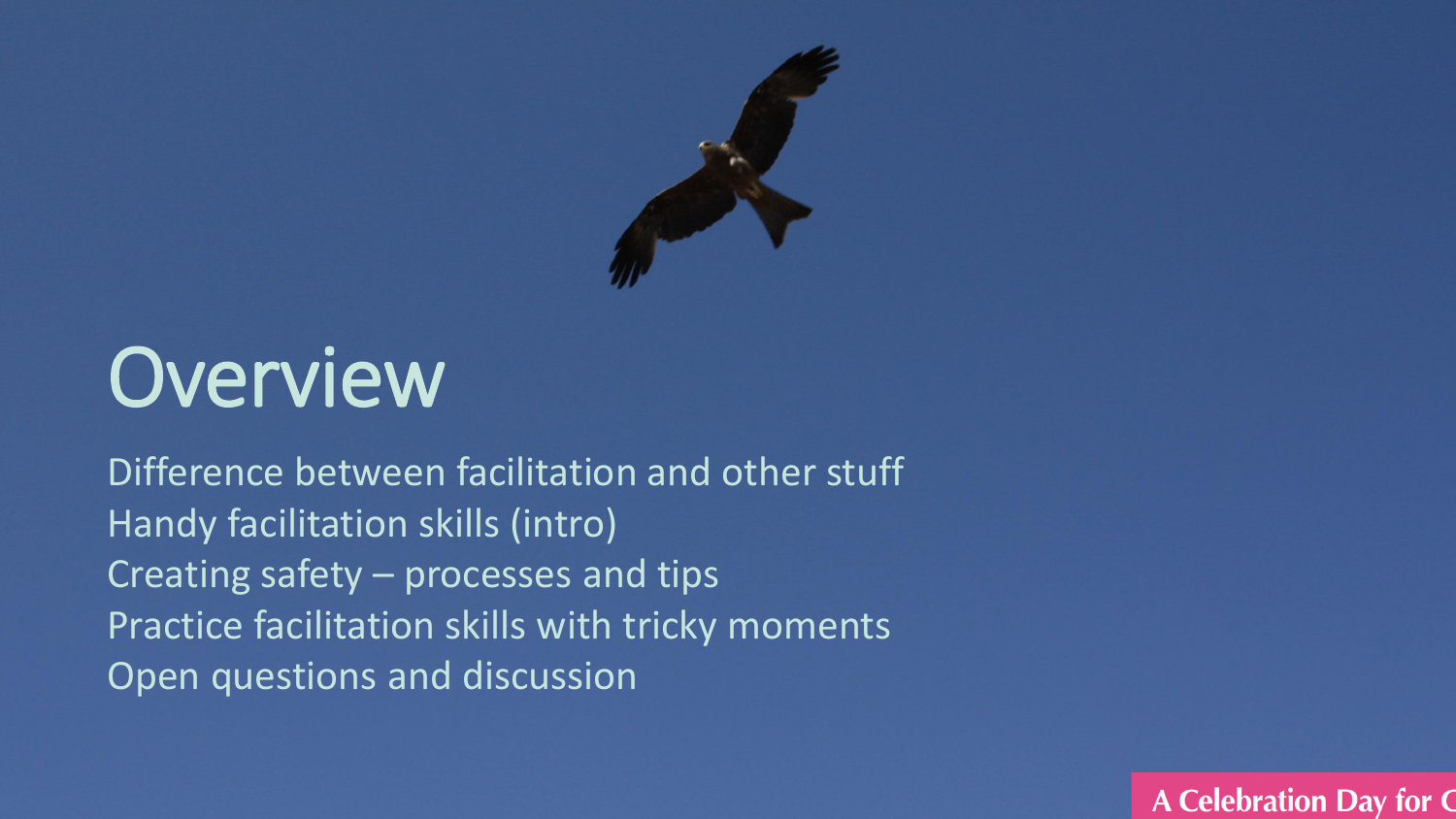## Some key facilitation skills

Validating Normalising Noticing and naming Wondering Naming of ghosts Pause/Let's slow it down

A Celebration Day for Girls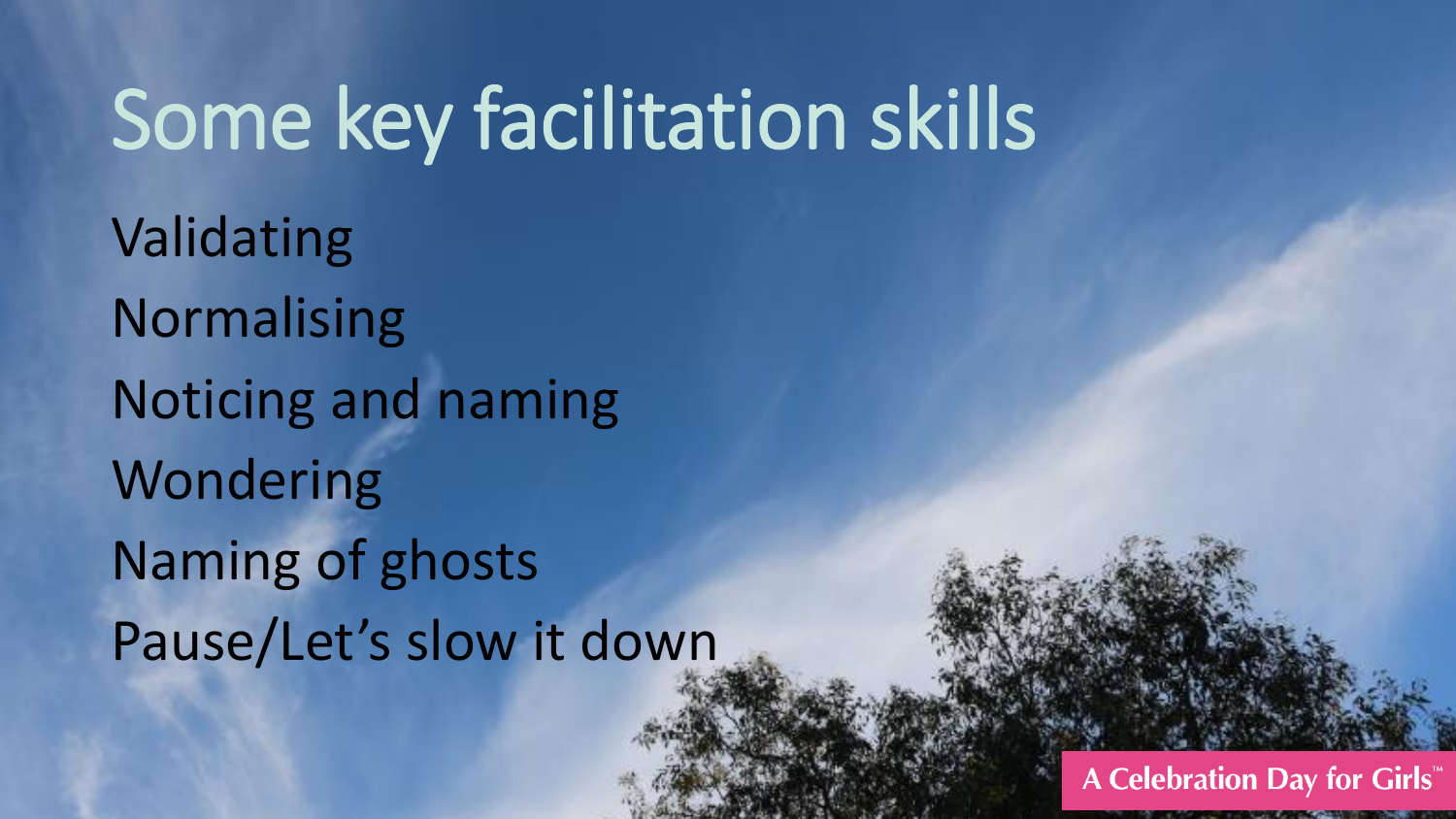## Safety needs caring boundaries

**Oversharing** Use protective interrupting

Some people not talking Gently notice and name some people haven't shared yet, and welcome their input before you move on to the next activity

Someone talking a lot Remember to validate them and let them know you have heard. Check that you've got their message before the group hears from more people or moves on to next activity.

Timing Arrive early and be present with people on arrival for the day and coming back from breaks. Request an unusual return time, eg 2.02pm so people don't just drift back. Give the room a simple announcement, if you're comfortable to, to let them know we're returning for the next session in a few minutes.

Side conversations These are a gift to let you know you need to engage them more or differently. Notice and name their talking without shaming and break up the session with a stretch or new activity. See a [Groupwork Centre blog on this](https://groupwork.com.au/2018/10/handle-side-conversations/).

A Celebration Day for Girls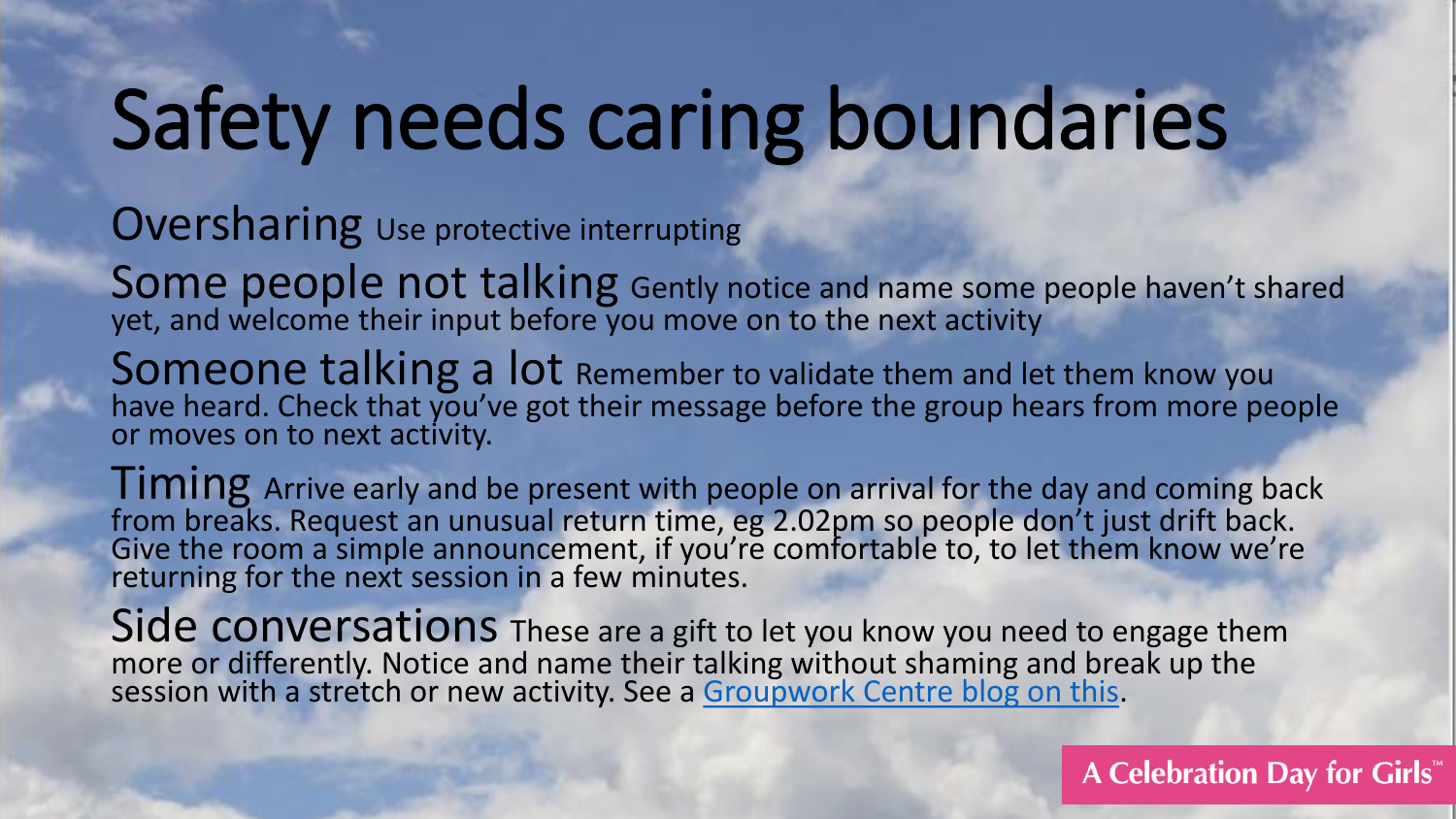## Great resources for facilitation

#### [Groupwork Centre](https://groupwork.com.au/)

They provide training in facilitation, emotional resilience and collaborative leadership.

Go to their **['Learn'](https://groupwork.com.au/blog/) tab** for great articles on compassionate group work.

Get their book *[Getting Our Act Together: How to harness the Power of](https://groupwork.com.au/product/getting-our-act-together-how-to-harness-the-power-of-groups/)  Groups* and/or do their training if you can!

#### [Circle Guidelines](https://millionthcircle.org/circle-resources/circle-guidelines/)

From Jean Shinoda Bolen's small, poetic, wonderful book, *The Millionth Circle*. This is a simple list of Circle guidelines which are in harmony with our approach for Celebration Days.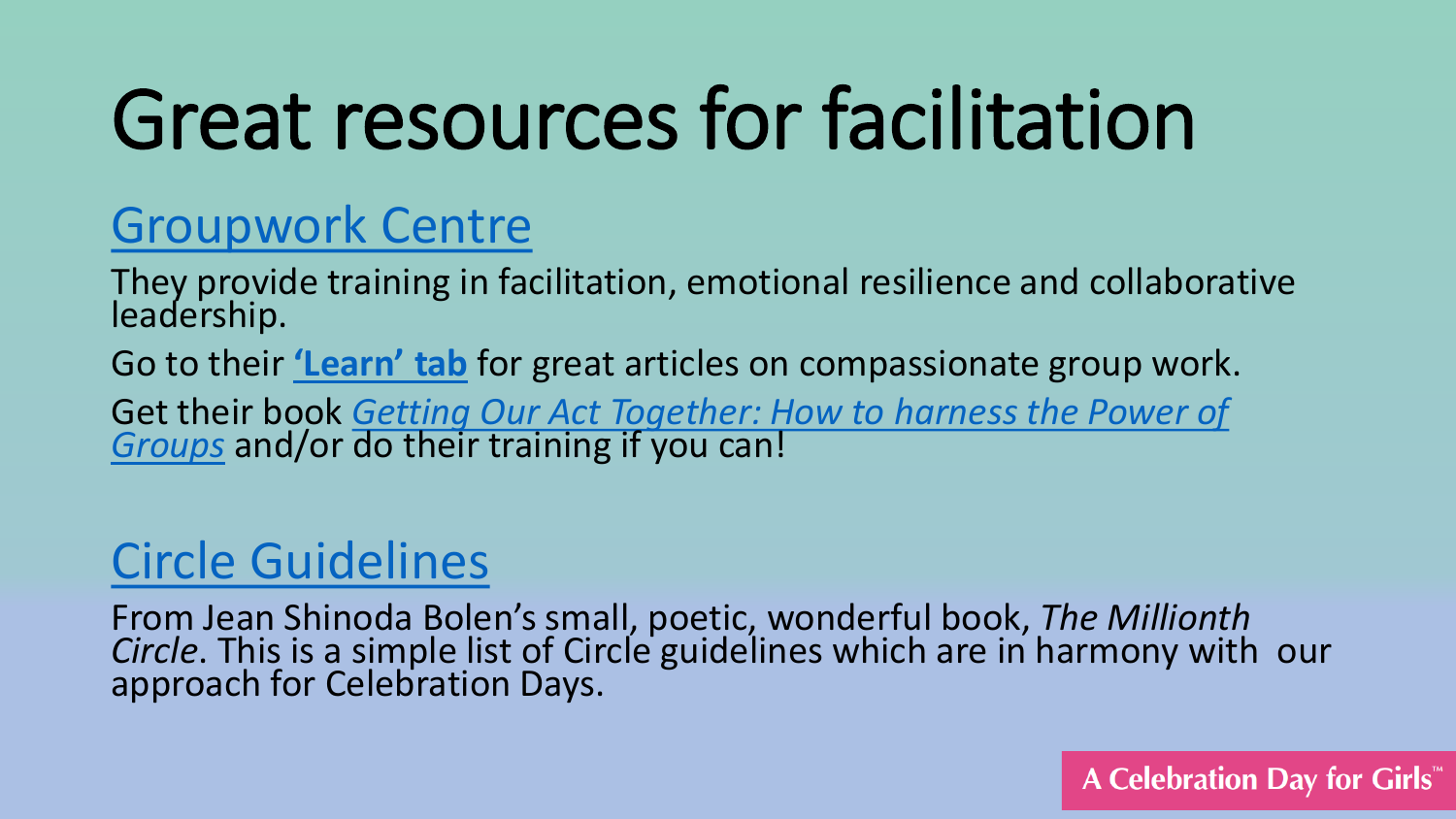Groupwork

# People learn best when they feel good

Photo by Isabela Ferreira Austin on Unsplash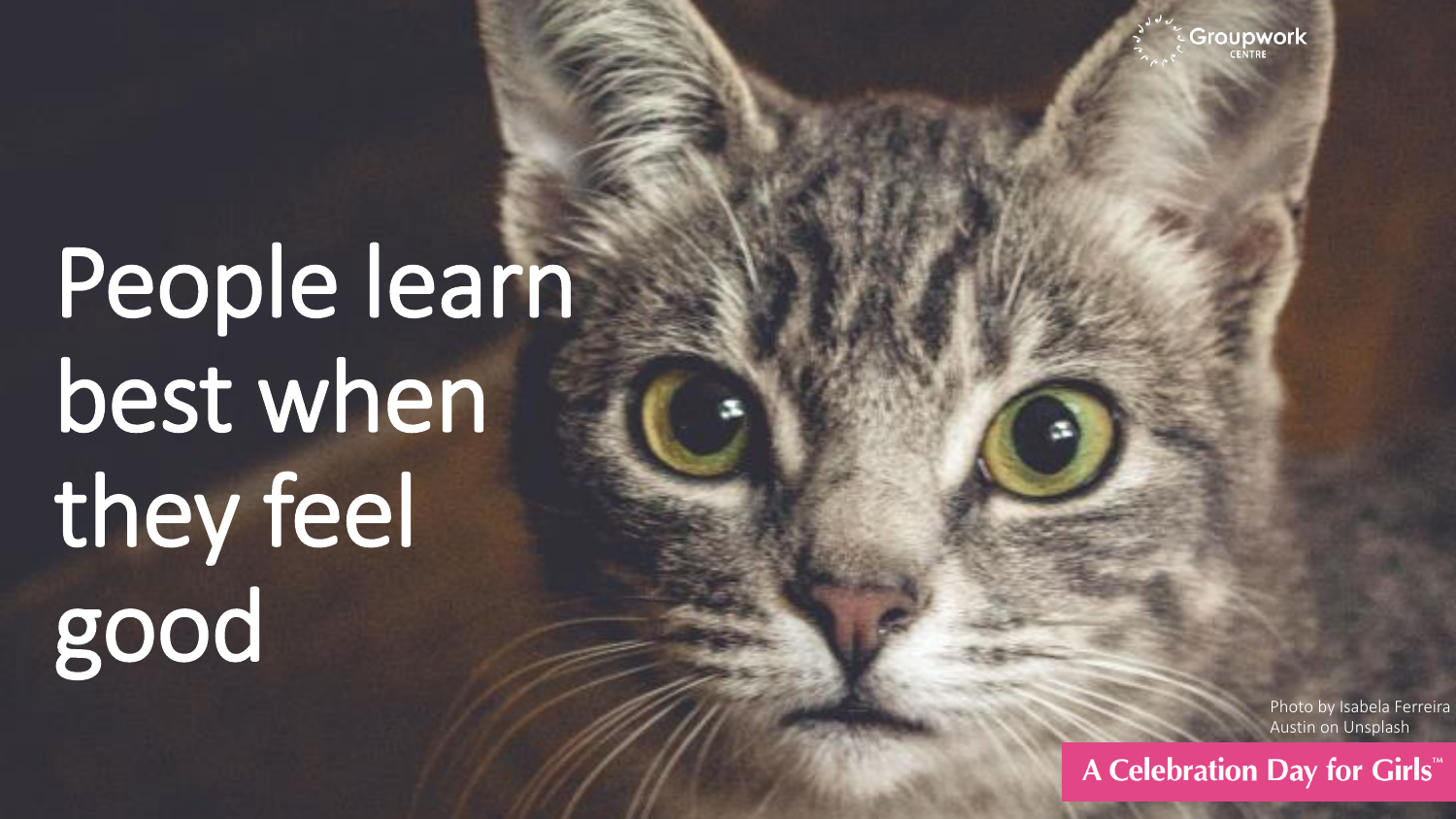# Time to ask and discuss!

A Celebration Day for Girls™